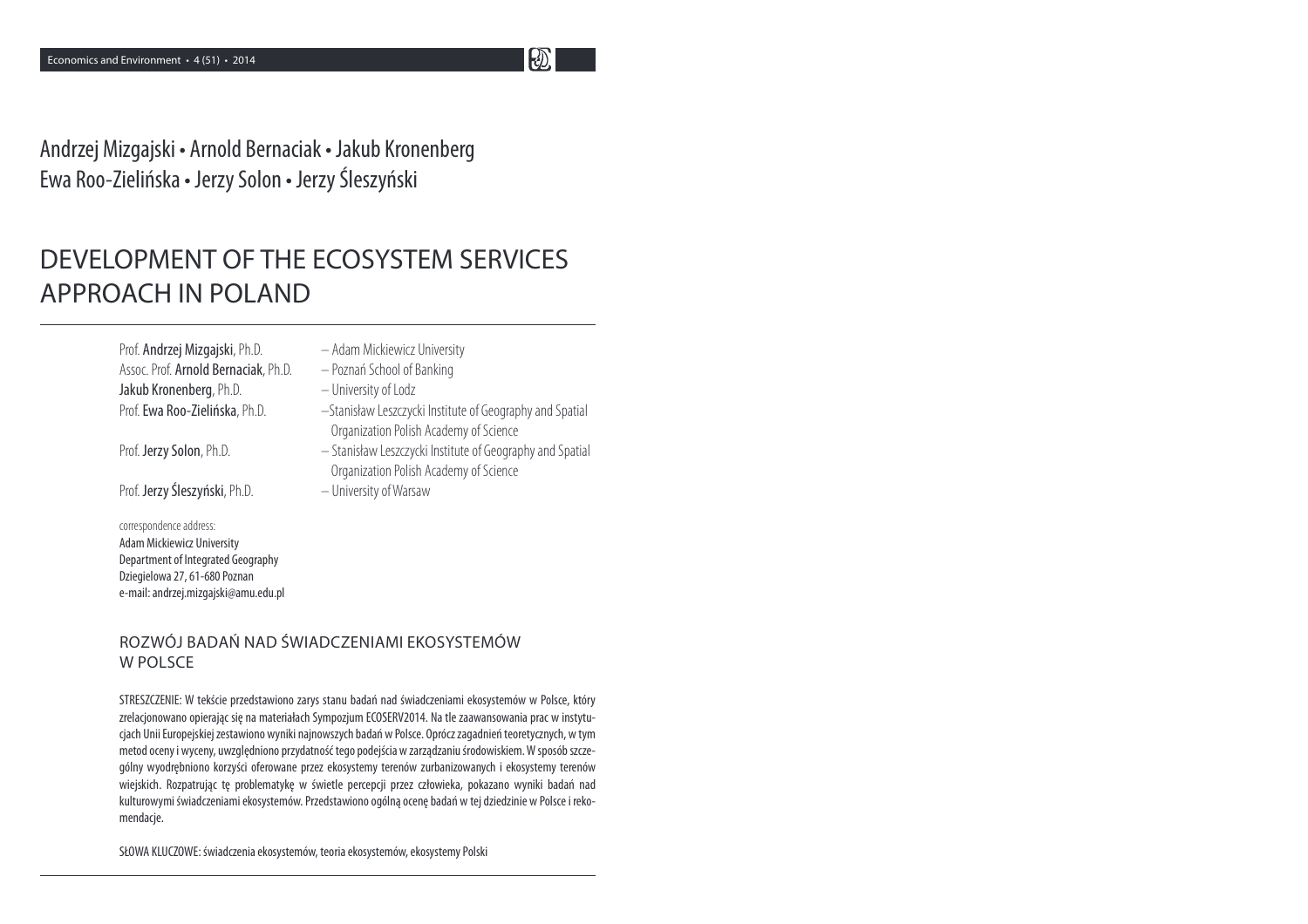## Introduction

 The Millennium Ecosystem Assessment has popularised in the world an approach that defined ecosystem services, although benefits from processes in ecosystems have been known since time immemorial<sup>1</sup>. The rapidly growing interest of researchers in this approach<sup>2</sup> reflects a distinct shift of the paradigm concerning the humans environment relationship. This is shown by moving away from the opposition between the two components, which gives way to a search for harmony between them. In the classical approach, the researchers focused on forms and the scope of the negative human impact on the environment, while the new research area is clearly targeted at various aspects of identifying and stimulating benefits, which people can draw from nature<sup>3</sup>. Such an approach is very attractive politically as it justifies the rationality of efforts and costs incurred to preserve natural systems in an understandable manner.

#### European context

 This was expressed in the EU environmental policy, especially in the formulation of the Biodiversity Strategy, which calls Member States to "map and assess the state of ecosystems and their services on their national territory by 2014, assess the economic value of such services, and promote the integration of these values into accounting and reporting system at the EU and national levels by 2020"4. Following the political document, the European Commission took supportive actions initiating the activity of the European Environment Agency as well the Joint Research Centre and creating the process entitled Mapping and Assessment of Ecosystems and Their Services (MAES). The results of this activities include the publication of two MAES reports<sup>5</sup>, development of several generations of the Common International Classification of Ecosystem Services<sup>6</sup> and the

<sup>&</sup>lt;sup>1</sup> E. Gómez-Baggenthun et al., *The history of ecosystem services in economic theory and practice:* from early notions to markets and payments schemes, "Ecological Economics" 2010 no. 69, p. 1209-1218.

 $^{\rm 2}$  R. Costanza, I. Kubiszewski, *The authorship structure of "ecosystem services" as a transdisci*plinary field of scholarship, "Ecosystem Services" 2012 no. 1, p. 16-25.

<sup>3</sup> A. Mizgajski, Świadczenia ekosystemów jako rozwijające się pole badawcze i aplikacyjne, "Ekonomia i Środowisko" 2010 no. 1(37), p. 10-19.

<sup>4</sup> Our life insurance, our natural capital: an EU biodiversity strategy to 2020 (target 2, action 5) European Commission 2011, p. 244.

<sup>5</sup> An analytical framework for ecosystem assessments under Action 5 of the EU Biodiversity Strategy to 2020; Indicators for ecosystem assessments under Action 5 of the EU Biodiversity Strategy to 2020.

<sup>6</sup> www.cices.eu [20-10-2014].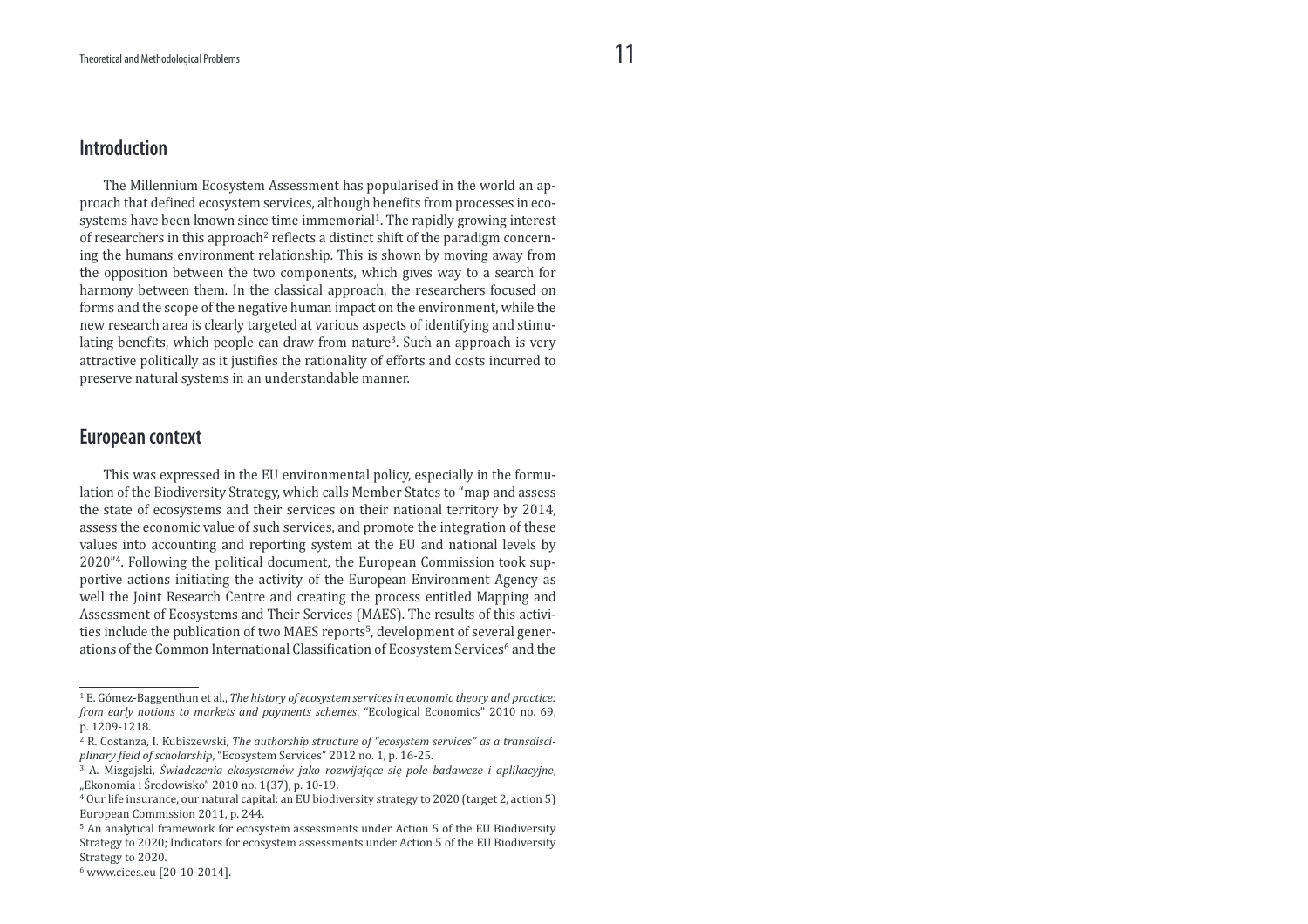creation of an online platform7 facilitate the circulation of information concerning the issues under consideration. During the 3rd ECOSERV 2014 National Symposium, Anne Teller, representing the European Commission, presented a methodological approach and directions for actions conducted at the European level aimed at increasing the recognition of ecosystem services (ES) in member states.

# ECOSERV Symposiums

 Against this background, it can be concluded that applied work in Poland has not gained momentum yet. However, Poland has vast databases of spatial data, which can be the basis for the construction of indices and the first comprehensive concept of ES for Poland was formulated in 2012<sup>8</sup>.

 In the latest Polish literature, the issue of environmental values and its resources is currently based on economic sciences9. Among naturalists, looking at the nature through the prism of benefits for humans, especially economic ones, is not very popular. However, already in the mid-1970s, Polish geographer Tadeusz Bartkowski formulated the following view: "At the same time, it should be emphasised that it is necessary to develop geographical information in such a way that it is possible to move from its geographical valuation. It is the first step towards research, in which it will be possible to establish relationships between physicogeographical data and their economically tangible impact"10.

 National symposiums on ecosystem services (ES) held in Poznań every two years refer to this approach as the object of transdisciplinary studies. These meetings and publications that follow<sup>11</sup> create a very good opportunity to review progress in methodology and application of this concept. The development of cooperation between representatives of natural, economic and social sciences is an element conditioning progress in research on ecosystem services. Both an amateur approach of economists to nature and a non-professional use of tools of economic and social sciences by ecologists significantly inhibit the development of this multidisciplinary research and application issue.

The third symposium in this cycle reflected a new stage of development of ES research in Poland. It is mostly manifested by the reflection on the availability of source data and their quality and the growing number of original research studies conducted mostly on a local and regional scale. The plenary part convincingly showed the necessity of forming a competent connection between the natural

<sup>7</sup> www.biodiversity.europa.eu [20-10-2014].

<sup>&</sup>lt;sup>8</sup> A. Mizgajski, M. Stepniewska, *Ecosystem services assessment for Poland – challenges and pos*sible solutions, "Ekonomia i Środowisko" 2012 no. 2(42), p. 54-73.

<sup>9</sup> E.g.: J. Famielec, Straty i korzyści ekologiczne w gospodarce narodowej, Warszawa 1999; B. Fiedor, p. Czaja, A. Graczyk, Z. Jakubczyk, Podstawy ekonomii środowiska i zasobów naturalnych, Warszawa 2002; T. Żylicz, Ekonomia środowiska i zasobów naturalnych, Warszawa 2004.  $10$  T. Bartkowski, Ochrona zasobów przyrody i zagospodarowania środowiska geograficznego,

Warszawa–Poznań 1975, p. 334.  $^{11}$  "Ekonomia i Środowisko" 2010 no. 1(37); "Ekonomia i Środowisko" 2012 no. 2(42).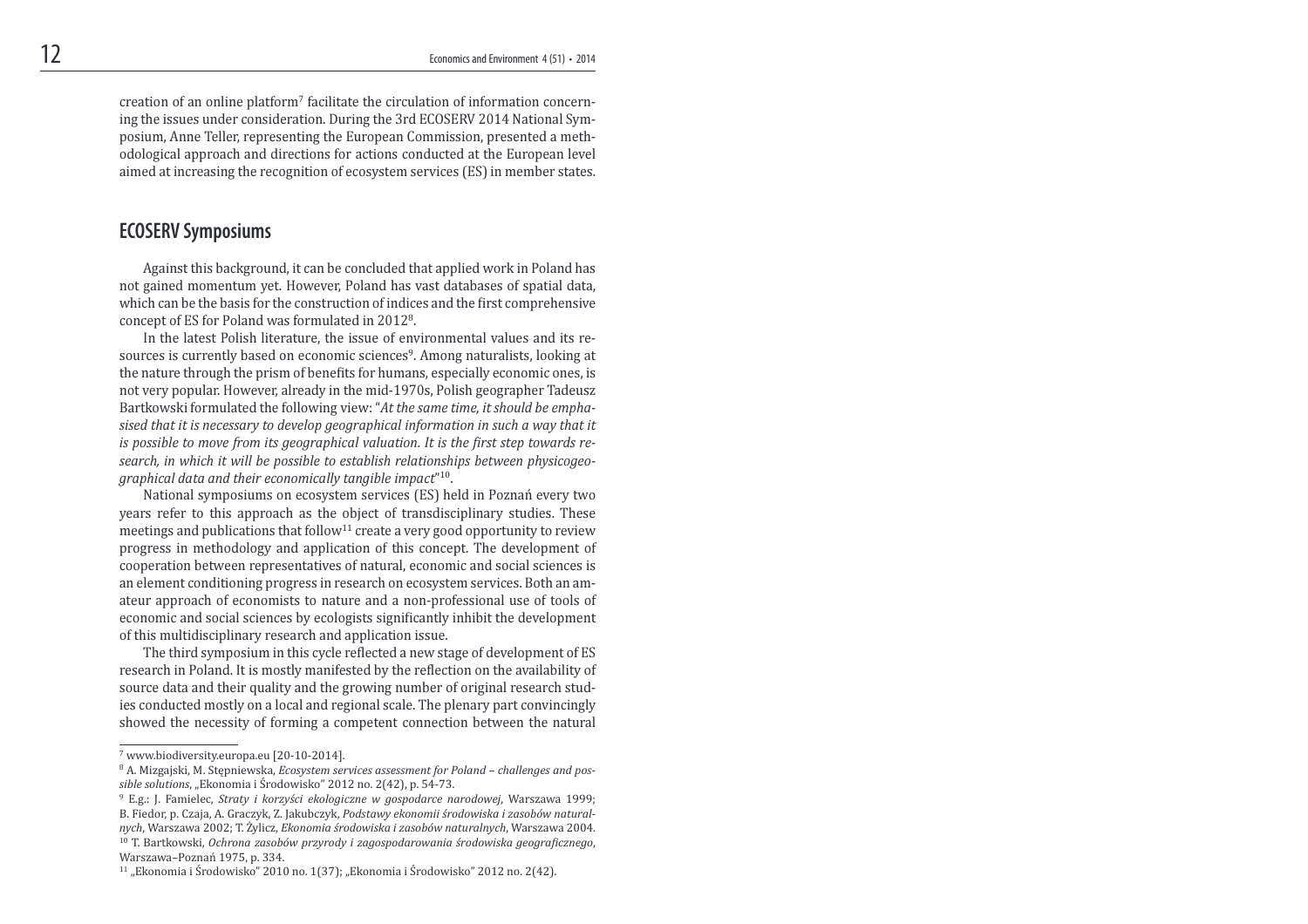and social and economic areas in a presentation on the importance of ES bundles for the regional development. The recognition of importance of benefits from nature as a developmental factor is not duly relected in the availability of statistical data; however, it was demonstrated with a well-documented analysis of public statistics, which allows for a quantitative determination of the scope of ES, especially on a local level. These findings correspond with an overview of possibilities of taking into account the beneits drawn from ecosystems in the existing measures. The overview was performed against the background of an original discussion of the national scope of ES. An important theoretical relection pertained to the importance of time as a factor significantly influencing the results of economic valuation of ES. Attention was paid not only to instability of prices in the market, but also to the assessment of benefits and costs which vary over time.

## Data for the valuation of ecosystem services

 A large part of presentations refered to the problem of source data and their use for ES quantiication. Attention was paid to the usefulness of data collected by base stations of the integrated environmental monitoring and reference values based on multi-year observation cycles. They can be used for the assessment of a range of regulating services of forest and water ecosystems, in particular as regards the regulation of the hydrological cycle. The research was conducted using the example of three municipalities from the Podlaskie province and it focused on the possibility of using various sources of local data for estimating ES supply. At the same time, the need exists for precise distinction between the potential and actual levels (as used by society) of ES. It also resulted from the established findings that although the hierarchy of resources used mostly depended on the land cover structure, the knowledge about the land cover is not suficient for realistic modelling of the use of the natural capital.

 The analysis of the inluence of the degree of generalization of spatial data on the estimation of the ES size touched upon an important issue. By using data with a varying degree of aggregation for a selected commune, statistically significant differences were shown unambiguously for the results obtained as regards both provisioning services (production of crops) and cultural services (recreational and aesthetic value).

 Using the example of the Gorczański National Park, an attempt was made to use the ES conceptual framework for the analysis of erosion risk using the modelling in the GIS environment. On this basis, the presentation considered the possibility of managing the space in a way that would minimise the erosion risk. In other words, the scope and necessity of human actions to preserve/improve the ecosystem ability to fulfil a given function were analysed. Such an approach, different from the classical way of handling issues pertaining to ecosystem services, is, however, consistent with the model resulting from MAES work, in which ecosystem services are considered to include natural environment functions togeth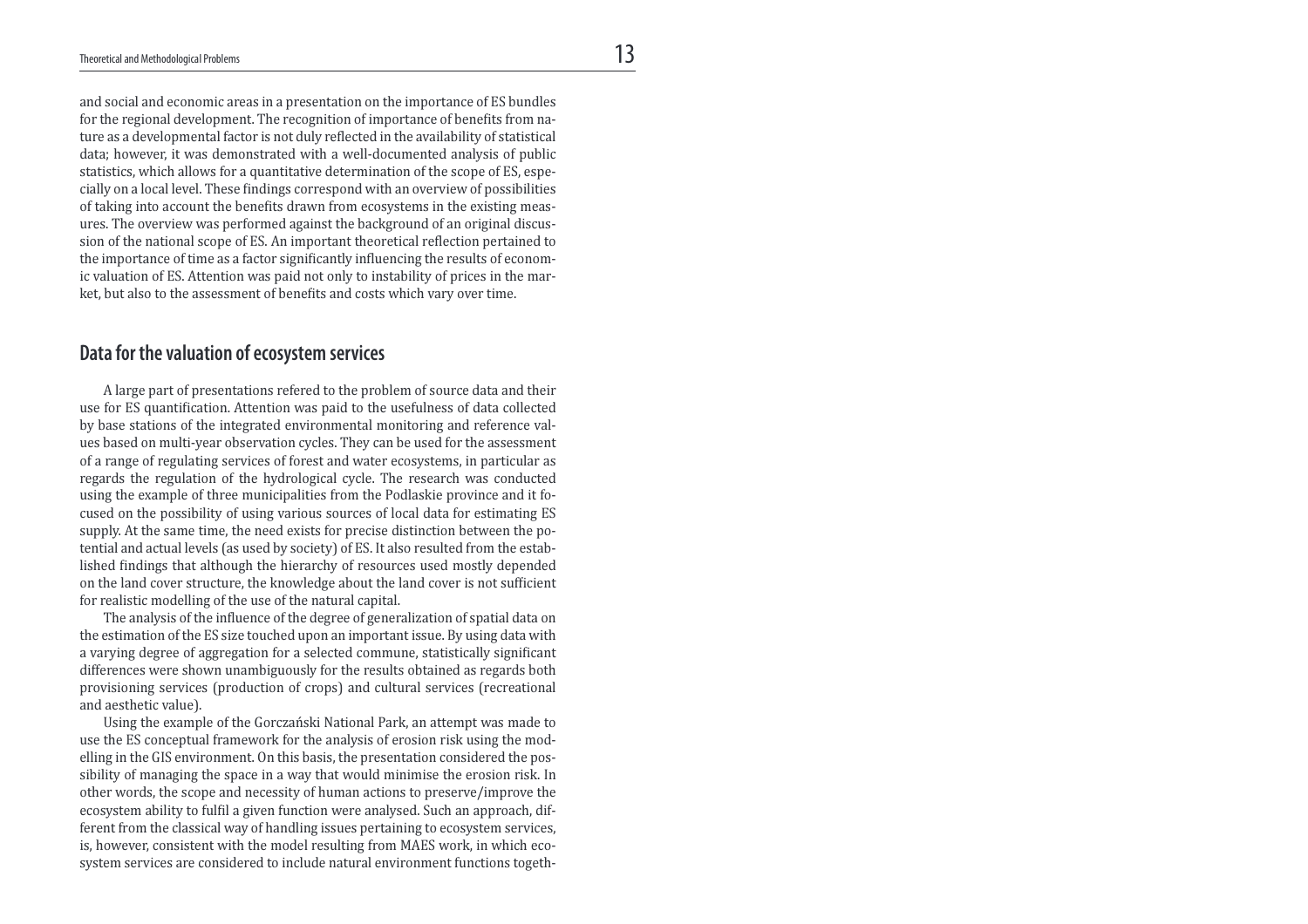er with human activity that stimulates them. An atypical approach was used for the analysis of environmental consequences of three variants to use a dry lood reservoir in Racibórz. Depending on the capacity for water retention, the surface areas of ecosystems, which can be lost were determined, which was identified with ES elimination. The size of this loss was expressed in monetary units using a controversial evaluation on a global scale<sup>12</sup> for this purpose.

 An important group of papers pertained to the differentiation of the perception of benefits provided by the functions of ecosystems in society. The results of surveys allowed for determining the level of knowledge about benefits provided by nature and their assessment by various groups of inhabitants and tourists in the Suwałki and Augustów areas. Research conducted in the Gdańsk Bay area also focused on the differentiation of perception. It revealed distinct conlicts of interests in the assessment of various forms of tourist use, from ishery to the use of aesthetic values and the protection of environmentally valuable areas. The presented study did not answer the question to what degree environmental inequalities result from different perception of the same phenomena and to what degree they have obtained from depriving certain social groups of beneits so far. Other research pertained to the detailed problem of differences in the assessment of the role of benefits from the occurrence of seagrass in marine ecosystems. Basic differences were identified between assessments of experts and assessments of lay people. In many aspects, the social perception of seagrass was distinctly different not only from the actual function of this ecosystem component, but even from the proper identification of this object. Research results documented that the survey of the value attached to specific ecosystem services are heavily dependent on the respondents' level of knowledge.

#### Urban ecosystem services

 A special session devoted to urban ES allowed for an overview of research conducted in this area in Poland. This research is undertaken from the perspective of various scientific disciplines and, although individual researchers still usually fail to go beyond disciplinary boundaries, the early symptoms of such an approach can already be seen. The possibility of distinguishing in the symposium programme of a group of studies devoted directly to ecosystem services in cities constitutes a considerable difference as compared to the previous edition of the symposium when only one study was directly devoted to cities<sup>13</sup>. Practical conclusions developed as a result of research presented during this year's conference seem particularly valuable from this perspective.

<sup>&</sup>lt;sup>12</sup> R. Costanza et al., The value of the world's ecosystem services and natural capital, "Nature" 1997 no. 387, p. 253-260.

<sup>&</sup>lt;sup>13</sup> J. Kronenberg, T. Bergier, K. Maliszewska, Overcoming barriers to the use ecosystem services for sustainable development of cities in Poland, "Ekonomia i Środowisko" 2012 no. 2 (42), p. 106-120.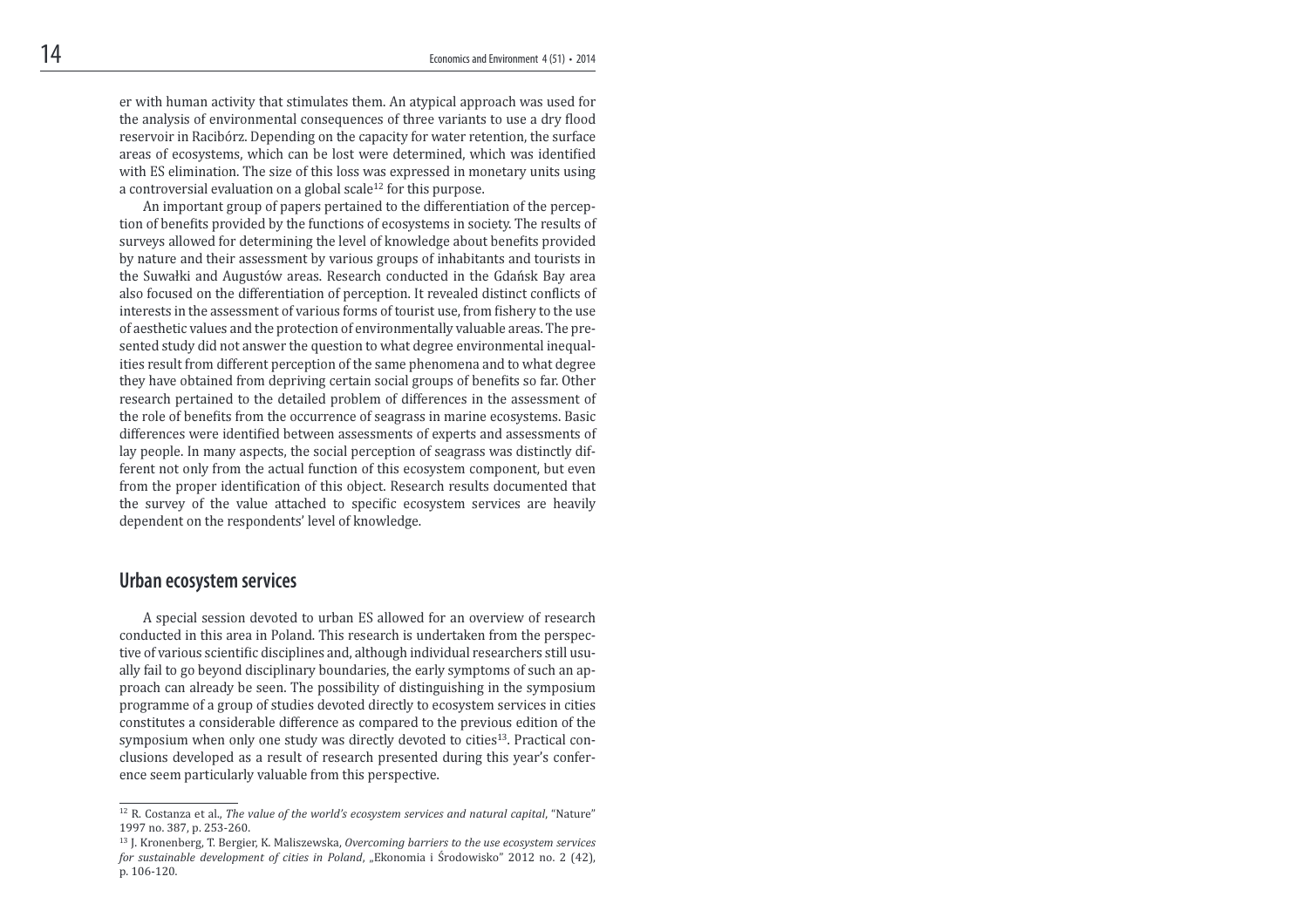The growing interest in ecosystem services in cities and for the urban population reflects a tendency observed in research conducted on an international scale. It is mostly connected with ongoing urbanization – already nearly 55% of people in the world live in cities, and the share of urban population has already reached 75% in the European Union. The fact that the condition of the natural environment in cities and outside of them influences the quality of city dwellers' lives is relected to an increasing degree in the results of ES research conducted in Poland.

 An overview of indices illustrating the situation of green areas in 38 Polish cities has a diagnostic nature. It provides basic information, which should be used in further considerations on greenery management. Another analysis shows differentiation of the spatial structure of urban green infrastructure systems in ten European metropolitan areas. On the basis of land use/land cover data for these areas, the authors prepared maps of ecosystem services provided by these areas. Eventually, this was used as a basis for recommendations for the creation of a system of green infrastructure in Warsaw. The example of Warsaw was also considered in an analysis of land use/land cover changes of selected urban and suburban areas in the years 1972-2012. On this basis, changes in the potential for ES provision were estimated. Another analysis focused on ecosystem services provided by areas set aside (semi-natural or developed but currently not used), based on the example of Poznań. It was found that their area is equal to that of organized green spaces and they are often characterised by a significantly greater biodiversity.

 Two reports present the perspective of economic sciences on monetary valuation of selected ES. The first shows the pertinence of the economic valuation of ES provided by allotment gardens, which significantly increases the scope of arguments in discussion on the desirability of keeping this form of land use. An attempt at estimating the monetary value of street trees and the scope of services they deliver in a medium-sized city has a practical application.

 The problems reported here do not exhaust the scope of research on urban ecosystem services in Poland. It is worth noting that practical guidelines with regard to the management of ES in urban areas<sup>14</sup> have already started to stimulate a practical use of this approach.

<sup>&</sup>lt;sup>14</sup> A series of guides published by the Institute of Spatial Management and Housing, e.g.: H.B. Szczepanowska, Wycena wartości drzew na terenach zurbanizowanych, Warszawa 2007; A series of guides published by the Sendzimir Foundation: "Nature in the city. Ecosystem services – untapped potential of cities" "Nature in the city. Solutions", "Water in the city", all available in English and in Polish at www.sendzimir.org.pl [20-10-2014].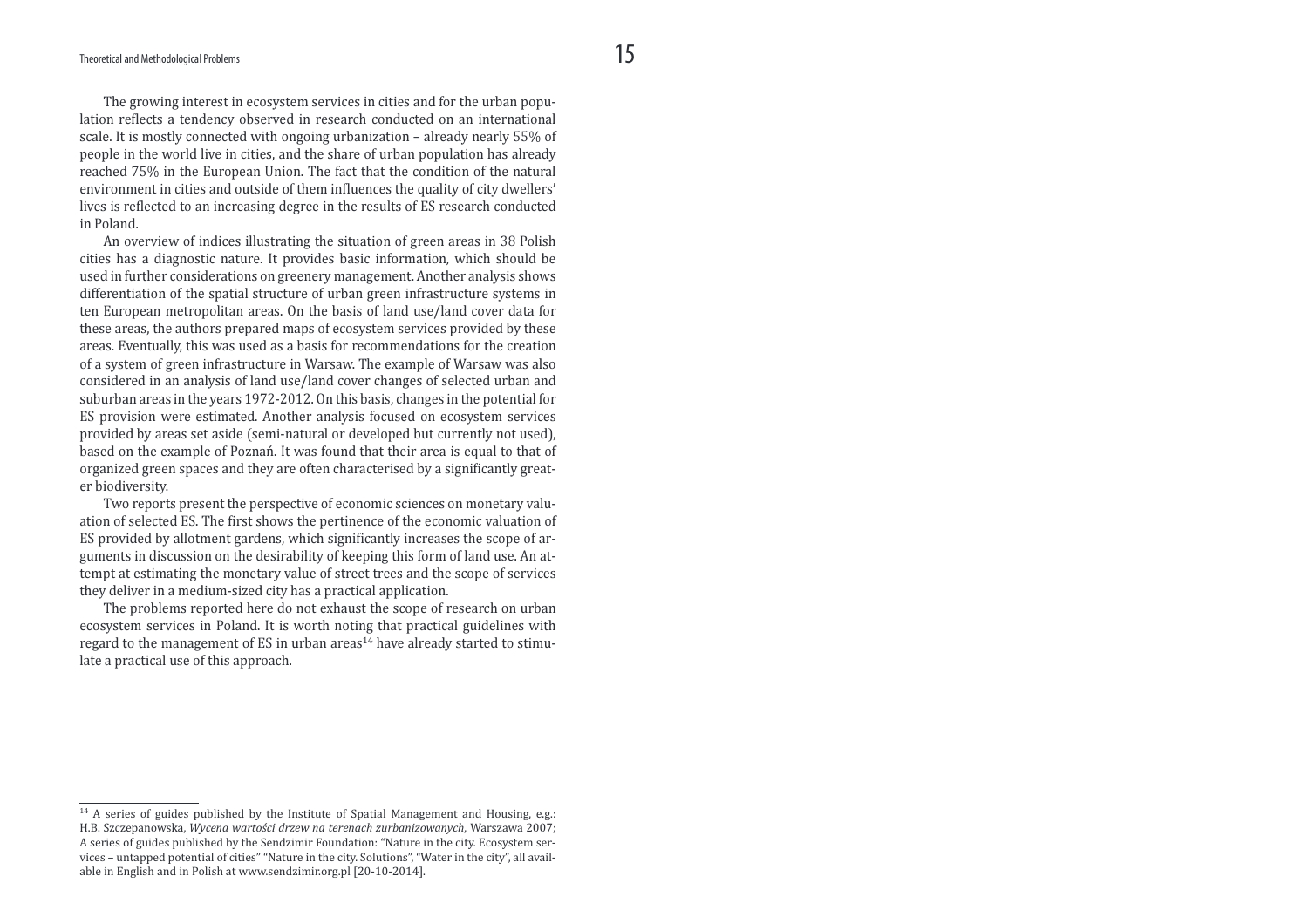# Ecosystem services in rural areas

 A separate session was devoted to ecosystem services in rural areas. The specificity of agricultural ecosystems and forests draws attention to provisioning services. This type of benefits has been known since time immemorial and no significant new research findings are expected in this area. Insufficient knowledge mostly pertains to other types of beneits, i.e. regulating and cultural ones provided by ecosystems of rural areas. The results presented provide significant research findings for both kinds of services mentioned above. Research on ES changes in the Dębnica catchment area (NW Poland) was based on the recognition of changes in biotops used for agriculture during the political transformation. On this basis, directions of ES changes were estimated, which involved the growing role of regulating services at the expense of provisioning and cultural services. Another report focuses on identiication and assessment of regulating services using selected villages in S Poland. Based on detailed carthographic sources, the author showed prevention of water erosion, absorption of pollutants, protection of groundwater quality and self-purification of surface water bodies. At the same time, it was established that the size of individual regulating services is varied in individual villages, depending on the properties of the environment and the degree of human pressure.

 An analysis on a regional scale of spatial diversity of selected ecosystem services against the background of naturally valuable areas in the Lower Silesian Province has a methodological nature. Thematic maps of spatial diversity, physical and biotic properties of water bodies, soils, forests and the air, plants, animals and land cover are to constitute the basis for ES identification. In the authors' opinion, ES levels in protected areas are to constitute benchmarks, with which the results obtained from other parts of the region will be compared.

The identification of benefits drawn from the structure and functions of ecosystem in the Lębork District pertains to a supralocal level. Using the ES conceptual framework, the authors focused on environmental protection, taking into consideration biological diversity and actions, which need to be taken to maintain sustainable development.

 An interesting study of non-productive functions of ish pond ecosystems is presented using the example of Milicz Ponds in the Barycza Valley. Apart from provisioning services connected with food production, they play an important role in retaining and protecting water quality, in maintaining biodiversity (regulating services), and are also characterised by aesthetic and cultural values.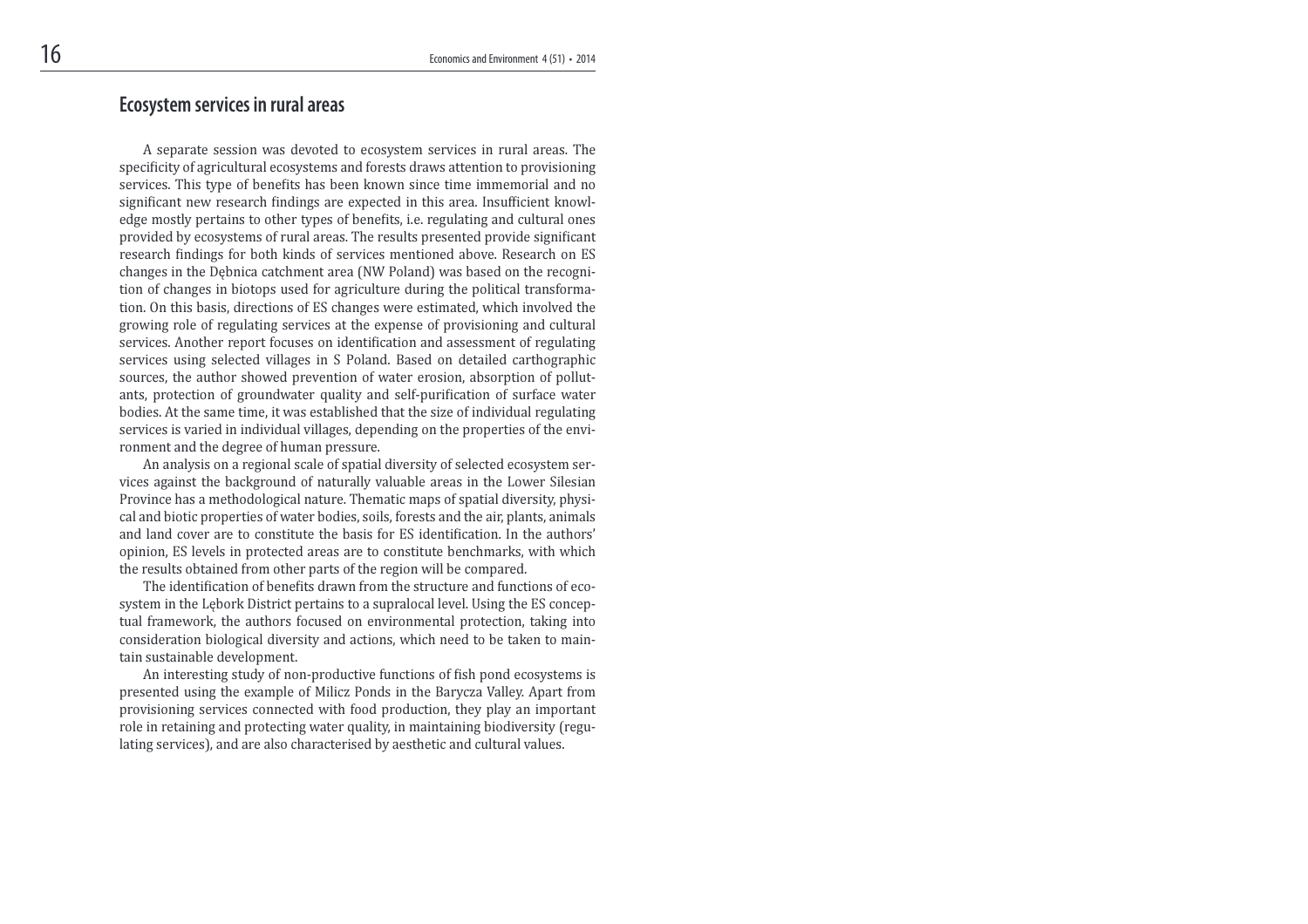#### Cultural services

 A separate session was devoted to reports on research on cultural services as a special type of services provided to the social and economic system by ecosystems. Their different nature results from the fact that they are the result of subjective perception of the natural reality by individual persons while provisioning and regulating services pertain to goods and services, which have a material dimension. The fact of the subjectivity of the assessment cultural beneits from the functioning of ecosystems constitutes a fundamental dificulty in their quantiication. However, cultural services are subjected to research and analyses, including, in particular, attempts at various valuations. Numerous varied methods are used for determining their value.

 A meta-analysis of 53 studies on declared and revealed preferences in recreational use of forests, which were conducted in eight countries in the years 1970- 2012. Owing to a long time span of the analysis, it was possible to identify their variability in time and space. The research showed that the following factors contribute to an increase in the recreational value of forests: location in a national park, a considerable distance from cities and a relatively large surface area.

 A study conducted in the Wielkopolski National Park, in turn, using the WTP (willingness to pay) and WTA (willingness to accept) methods made it possible to estimate its social value. At the same time, it revealed factors, which had a significant influence on the shape of these values. It is striking that the financial readiness to support environmental protection is not significantly related to the respondents' afluence.

A very interesting cost-benefit analysis was conducted to determine the economic eficiency of protecting sites of colonial nesting of white storks and their adaptation to the provision of tourism-related ecosystem services. Creating such "stork villages" required the development of infrastructure, additional expenditures on environmental protection as well as marketing and educational activities. Public benefits were connected with tourist and recreational use of the village and estimated with the travel cost method.

 A study of social assessment of forest littering and the degree of readiness to incur the costs of cleaning adopted a different perspective. Such an approach can be treated as an analysis of weight attached by various social groups to restoration of an appropriate level of cultural services, which has been degraded by littering.

Significant recreational services are provided by water ecosystems. An attempt was made for selected lakes in NW Poland to relate the sanitary condition of beaches and bathing areas to the level of recreational services.

Attention was drawn to the difficulty in classification of cultural services in a report on a survey conducted among experts pertaining to the types of ecosystem services, which are of importance for tourism and recreation. The results show that these activities are connected with the use of various types of benefits. This outcomes questioned the legitimacy of treating tourism and recreation as a one separate group of cultural services.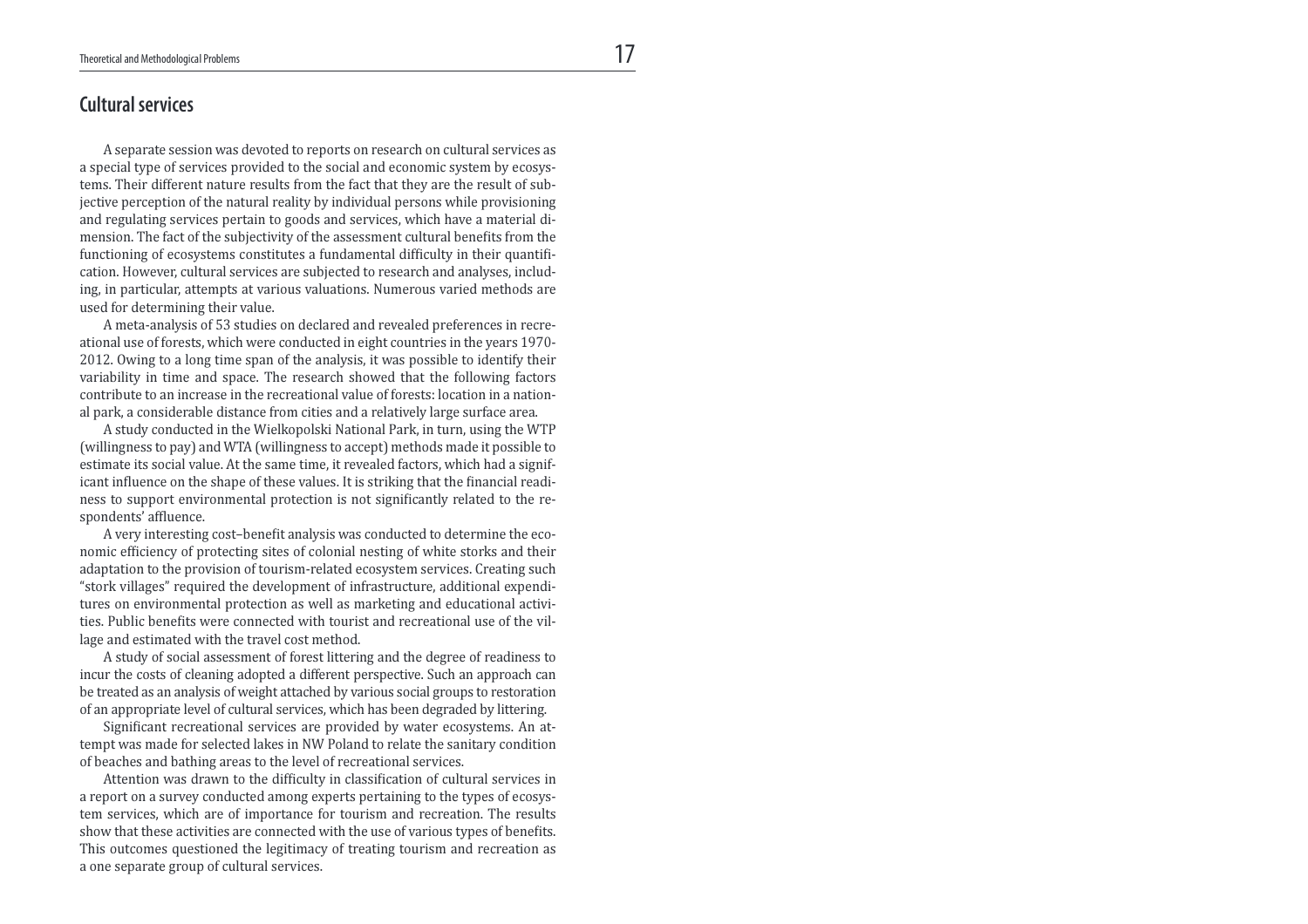## Evaluation and Conclusions

 The presented synthetic overview of completed and ongoing research on ecosystem services in Poland distinctly shows a high activity of numerous research groups from various academic centres. It shows that a transition was made from the stage of speculations to a stage of collecting and interpreting information. However, it is quite easy to notice that individual authors use different basic assumptions and different research methods. In particular, the approach to relations between the environmental complex of processes occurring in the environment and ecosystem services. The results presented are generally very interesting, however, they show distinctly that it is necessary to establish theoretical foundations and develop at least an outline of a common methodological platform allowing for an analysis of various problems in a manner, which makes it possible to compare the results obtained by teams from different research centres.

 Ecosystem services, as a research approach, have an applied character in the political and social context. Therefore, it is necessary to expect a greater activity from state authorities as regards the implementation of this approach at various levels of society. This would be an impulse for harmonisation of future research and applied work. However, as shown by an analysis of 46 legal acts and strategic documents presented during the symposium, the issue of ecosystem services is only marginally present in legal acts and strategic documents pertaining to environmental protection policy.

 The presentation by Leon Braat related the results of Polish research to the international debate on ES, featuring the following four most important issues:

- The boundary between ecosystems and economic systems: functions, services & benefits:
- Biodiversity & Ecosystem Services: causal links and management options;
- Cultural Services: human mental frames of ecosystem information lows;
- Economic & Social Value: ecosystems as the basis of the Value Production Chain. The list of issues shows that ES as a research field is still at a very early stage of development. The summing-up discussion conducted on the basis of this information identified the following conclusions and future challenges.

 ES as a multidisciplinary research ield enjoys a constantly growing interest among ecologists, including, in particular, experts in geographic and economic sciences. Representatives of other social science are less numerous, despite the fact that their area occupies an important place in the research. The quality of transdisciplinary ES studies would be higher if joint research projects were undertaken with the participation of representatives of various fields of knowledge.

 The notion of ES is understood in various ways, which is understandable at this stage. However, this notion should not be overly extended, e.g. to include all natural processes and phenomena or all humans environment relations, as it might become blurred as a result – as in the case of the notion of "sustainable development".